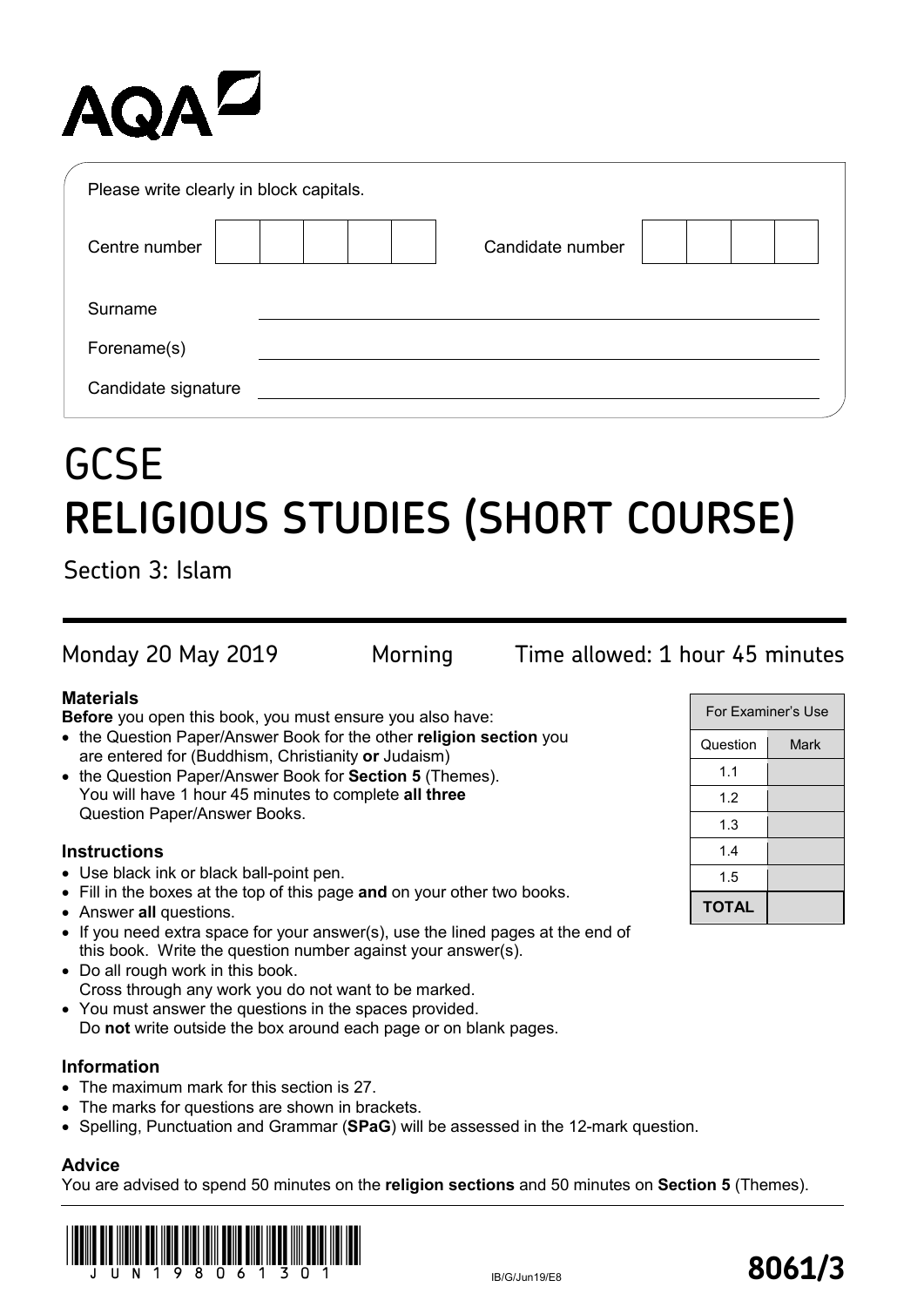| $\mathbf 1$<br>U                             | Which one of the following is not an article of faith in Sunni Islam?<br>[1 mark]<br>Put a tick $(\checkmark)$ in the box next to the correct answer.<br>The holy books<br>A<br>Belief in angels<br>$\, {\bf B}$<br>The Imamate<br>$\mathbf C$<br>The prophets<br>D | Do not write<br>outside the<br>box<br>1 |
|----------------------------------------------|---------------------------------------------------------------------------------------------------------------------------------------------------------------------------------------------------------------------------------------------------------------------|-----------------------------------------|
| 2 <sup>1</sup><br>$\mathbf 1$<br>$\mathbf 0$ | Name two prophets of Islam.<br>[2 marks]                                                                                                                                                                                                                            |                                         |
|                                              | 1<br>$2 \overline{ }$                                                                                                                                                                                                                                               | $\mathbf{2}$                            |
|                                              | <u> 1989 - Johann Stoff, deutscher Stoff, der Stoff, der Stoff, der Stoff, der Stoff, der Stoff, der Stoff, der S</u>                                                                                                                                               |                                         |
|                                              |                                                                                                                                                                                                                                                                     |                                         |
|                                              |                                                                                                                                                                                                                                                                     |                                         |
|                                              |                                                                                                                                                                                                                                                                     |                                         |
|                                              |                                                                                                                                                                                                                                                                     |                                         |

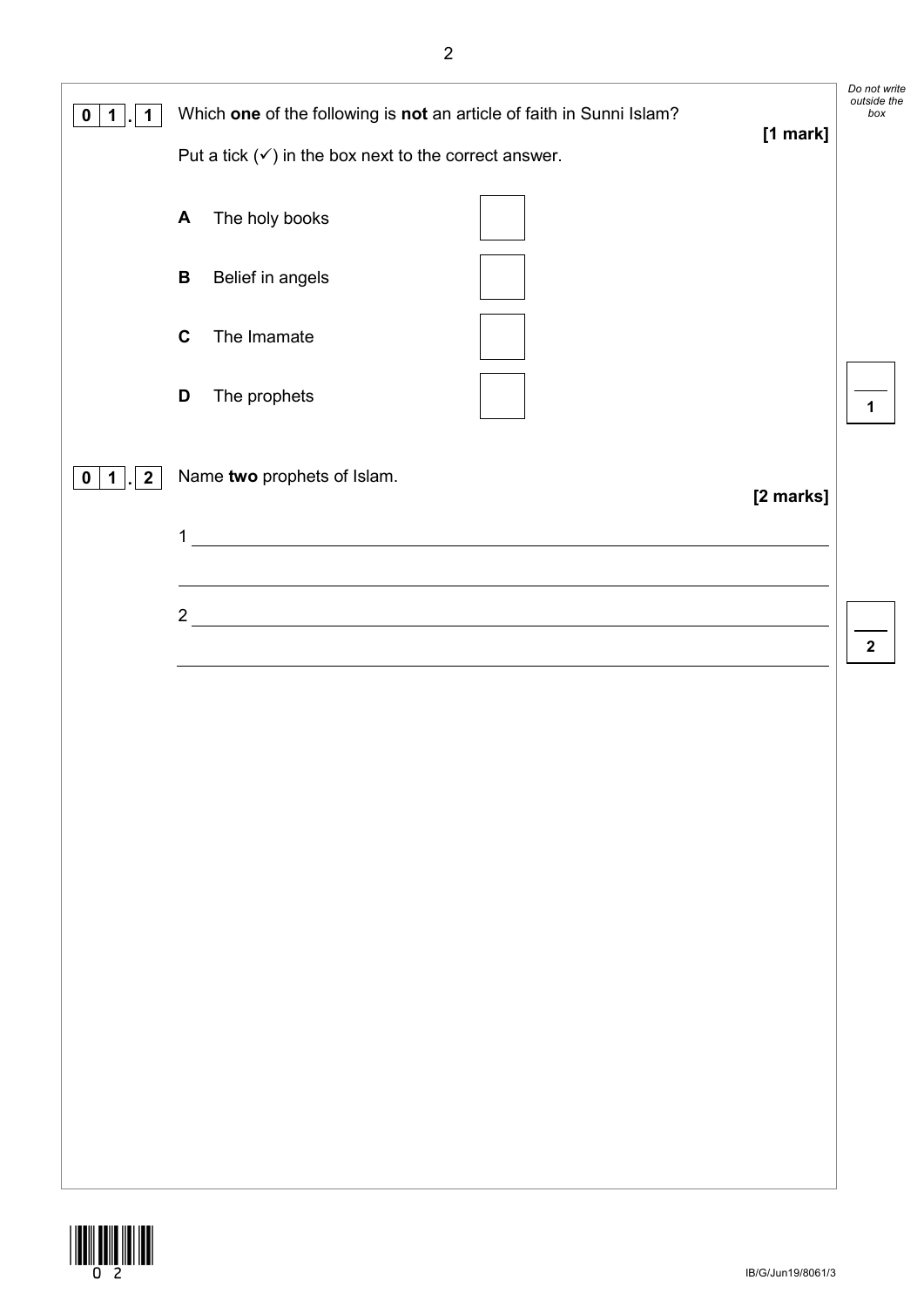| $\mathbf{3}$<br>0<br>1                                | Explain two ways in which belief in the five roots of Usul ad-Din influences Shi'a          | Do not write<br>outside the<br>box |
|-------------------------------------------------------|---------------------------------------------------------------------------------------------|------------------------------------|
|                                                       | Muslims today.<br>[4 marks]                                                                 |                                    |
|                                                       |                                                                                             |                                    |
|                                                       |                                                                                             |                                    |
|                                                       |                                                                                             |                                    |
|                                                       |                                                                                             |                                    |
|                                                       |                                                                                             |                                    |
|                                                       |                                                                                             |                                    |
|                                                       |                                                                                             |                                    |
|                                                       |                                                                                             |                                    |
|                                                       |                                                                                             | 4                                  |
| $\overline{\mathbf{4}}$<br>$\mathbf 0$<br>$\mathbf 1$ | Explain two Muslim beliefs about life after death (Akhirah).                                |                                    |
|                                                       | Refer to sacred writings or another source of Muslim belief and teaching in your<br>answer. |                                    |
|                                                       | [5 marks]                                                                                   |                                    |
|                                                       |                                                                                             |                                    |
|                                                       |                                                                                             |                                    |
|                                                       |                                                                                             |                                    |
|                                                       |                                                                                             |                                    |
|                                                       |                                                                                             |                                    |
|                                                       |                                                                                             |                                    |
|                                                       |                                                                                             |                                    |
|                                                       |                                                                                             |                                    |
|                                                       |                                                                                             |                                    |
|                                                       |                                                                                             | 5                                  |

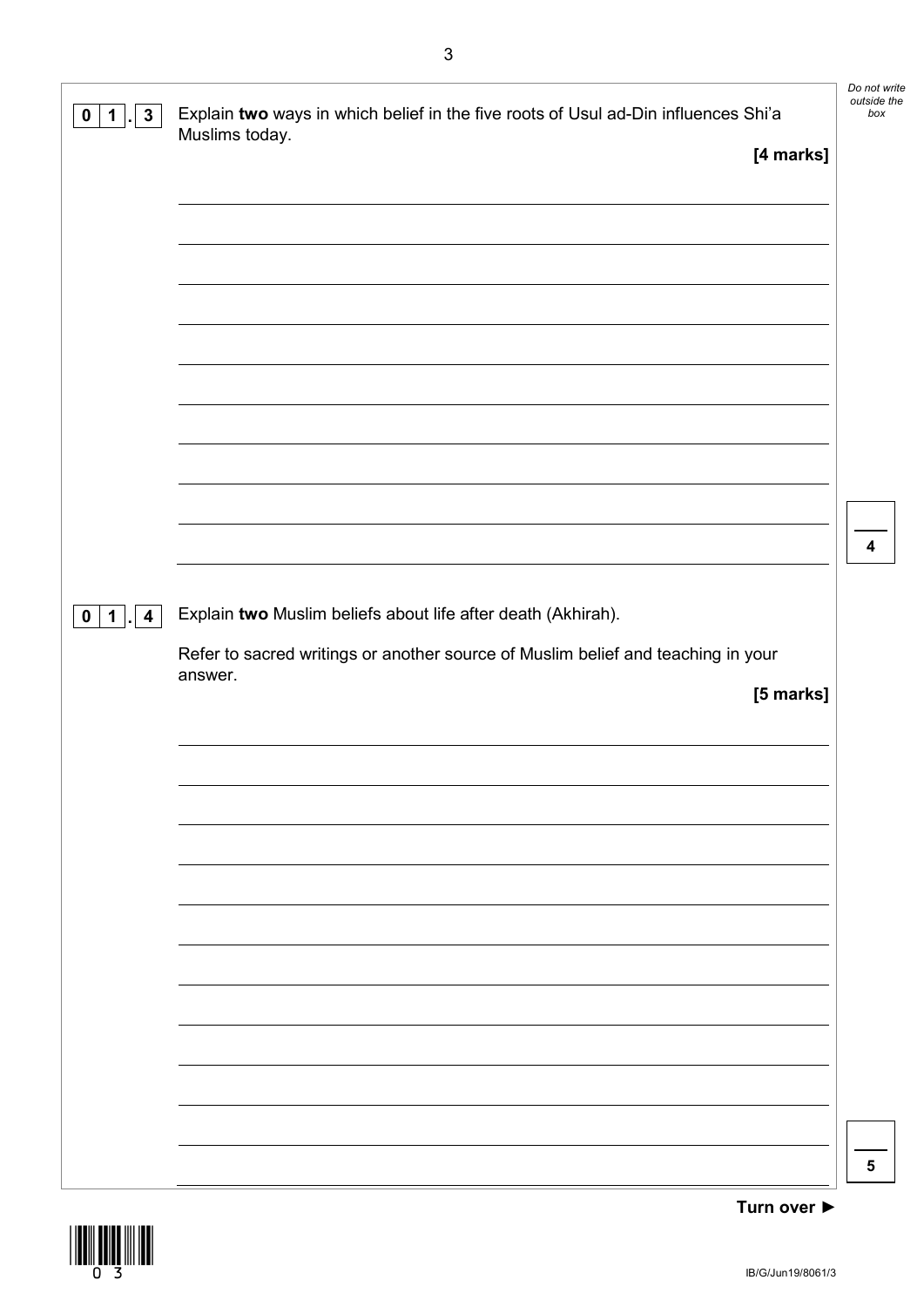|                                                  |                                                                                                                                                                                                                      |                | Do not write       |
|--------------------------------------------------|----------------------------------------------------------------------------------------------------------------------------------------------------------------------------------------------------------------------|----------------|--------------------|
| $5\phantom{.0}$<br>$\mathbf 0$<br>$\blacksquare$ | 'Holy books are not important for Muslims in the modern world.'                                                                                                                                                      |                | outside the<br>box |
|                                                  | Evaluate this statement.                                                                                                                                                                                             |                |                    |
|                                                  | In your answer you should:<br>• refer to Muslim teaching<br>• give reasoned arguments to support this statement<br>• give reasoned arguments to support a different point of view<br>• reach a justified conclusion. |                |                    |
|                                                  |                                                                                                                                                                                                                      | [12 marks]     |                    |
|                                                  |                                                                                                                                                                                                                      | [SPaG 3 marks] |                    |
|                                                  |                                                                                                                                                                                                                      |                |                    |
|                                                  |                                                                                                                                                                                                                      |                |                    |
|                                                  |                                                                                                                                                                                                                      |                |                    |
|                                                  |                                                                                                                                                                                                                      |                |                    |
|                                                  |                                                                                                                                                                                                                      |                |                    |
|                                                  |                                                                                                                                                                                                                      |                |                    |
|                                                  |                                                                                                                                                                                                                      |                |                    |
|                                                  |                                                                                                                                                                                                                      |                |                    |
|                                                  |                                                                                                                                                                                                                      |                |                    |
|                                                  |                                                                                                                                                                                                                      |                |                    |
|                                                  |                                                                                                                                                                                                                      |                |                    |
|                                                  |                                                                                                                                                                                                                      |                |                    |
|                                                  |                                                                                                                                                                                                                      |                |                    |
|                                                  |                                                                                                                                                                                                                      |                |                    |
|                                                  |                                                                                                                                                                                                                      |                |                    |
|                                                  |                                                                                                                                                                                                                      |                |                    |
|                                                  |                                                                                                                                                                                                                      |                |                    |
|                                                  |                                                                                                                                                                                                                      |                |                    |
|                                                  |                                                                                                                                                                                                                      |                |                    |
|                                                  |                                                                                                                                                                                                                      |                |                    |
|                                                  |                                                                                                                                                                                                                      |                |                    |
|                                                  |                                                                                                                                                                                                                      |                |                    |
|                                                  |                                                                                                                                                                                                                      |                |                    |
|                                                  |                                                                                                                                                                                                                      |                |                    |
|                                                  |                                                                                                                                                                                                                      |                |                    |
|                                                  |                                                                                                                                                                                                                      |                |                    |

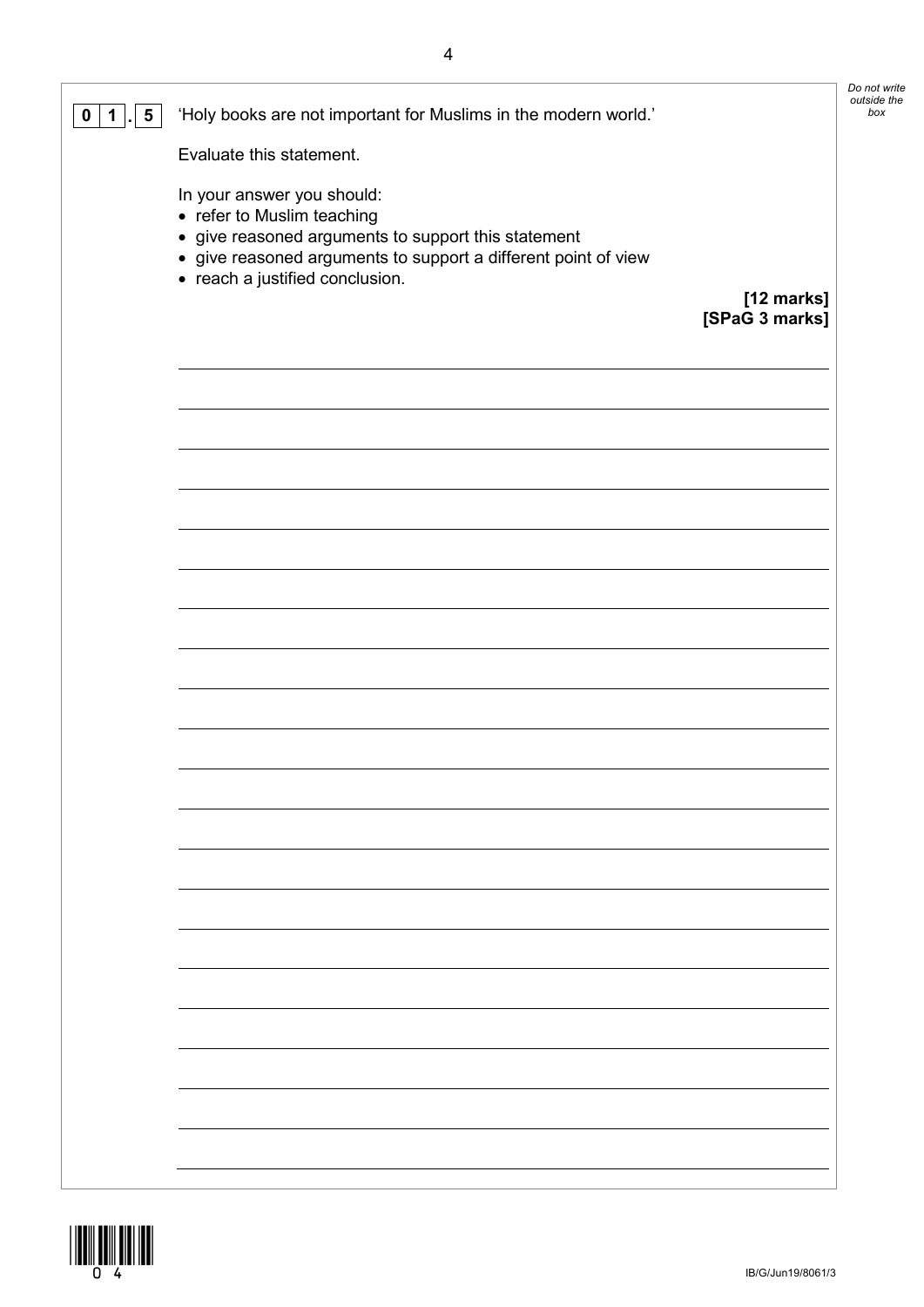

**Turn over ►**

*box*

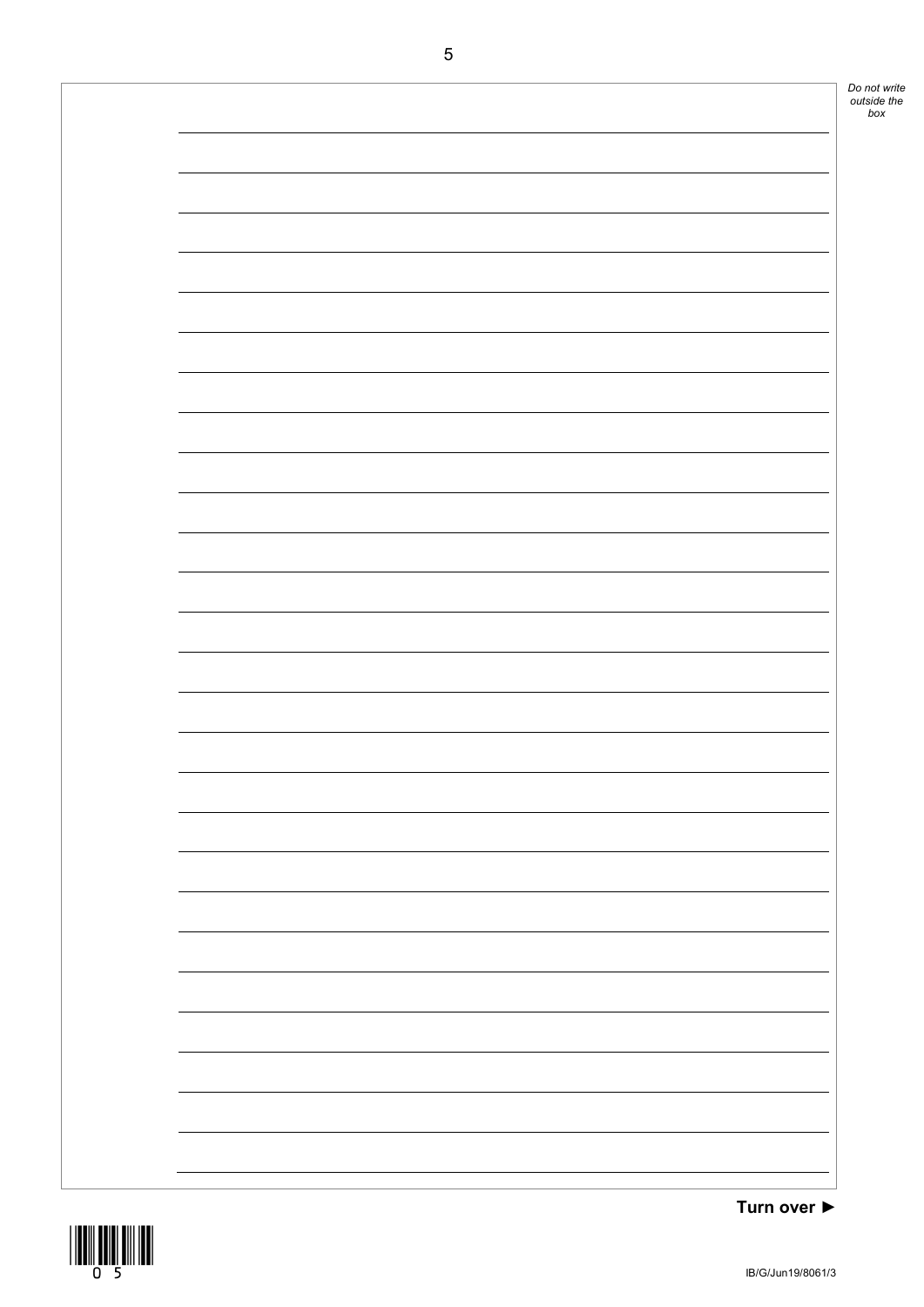

| Extra space<br><u> 1980 - Johann Barn, marwolaethau a bhann an t-Amhain Aonaichte an t-Amhain Aonaichte an t-Amhain Aonaichte a</u> | Do not write<br>outside the<br>box |
|-------------------------------------------------------------------------------------------------------------------------------------|------------------------------------|
|                                                                                                                                     |                                    |
|                                                                                                                                     |                                    |
|                                                                                                                                     |                                    |
|                                                                                                                                     |                                    |
|                                                                                                                                     |                                    |
|                                                                                                                                     |                                    |
|                                                                                                                                     |                                    |
|                                                                                                                                     |                                    |
|                                                                                                                                     |                                    |
|                                                                                                                                     |                                    |
|                                                                                                                                     |                                    |
|                                                                                                                                     |                                    |
|                                                                                                                                     |                                    |
|                                                                                                                                     |                                    |
|                                                                                                                                     |                                    |
|                                                                                                                                     |                                    |
|                                                                                                                                     |                                    |
|                                                                                                                                     |                                    |
|                                                                                                                                     |                                    |
|                                                                                                                                     |                                    |
|                                                                                                                                     |                                    |
|                                                                                                                                     |                                    |
|                                                                                                                                     |                                    |
|                                                                                                                                     |                                    |
|                                                                                                                                     | 15                                 |
| <b>END OF QUESTIONS</b>                                                                                                             |                                    |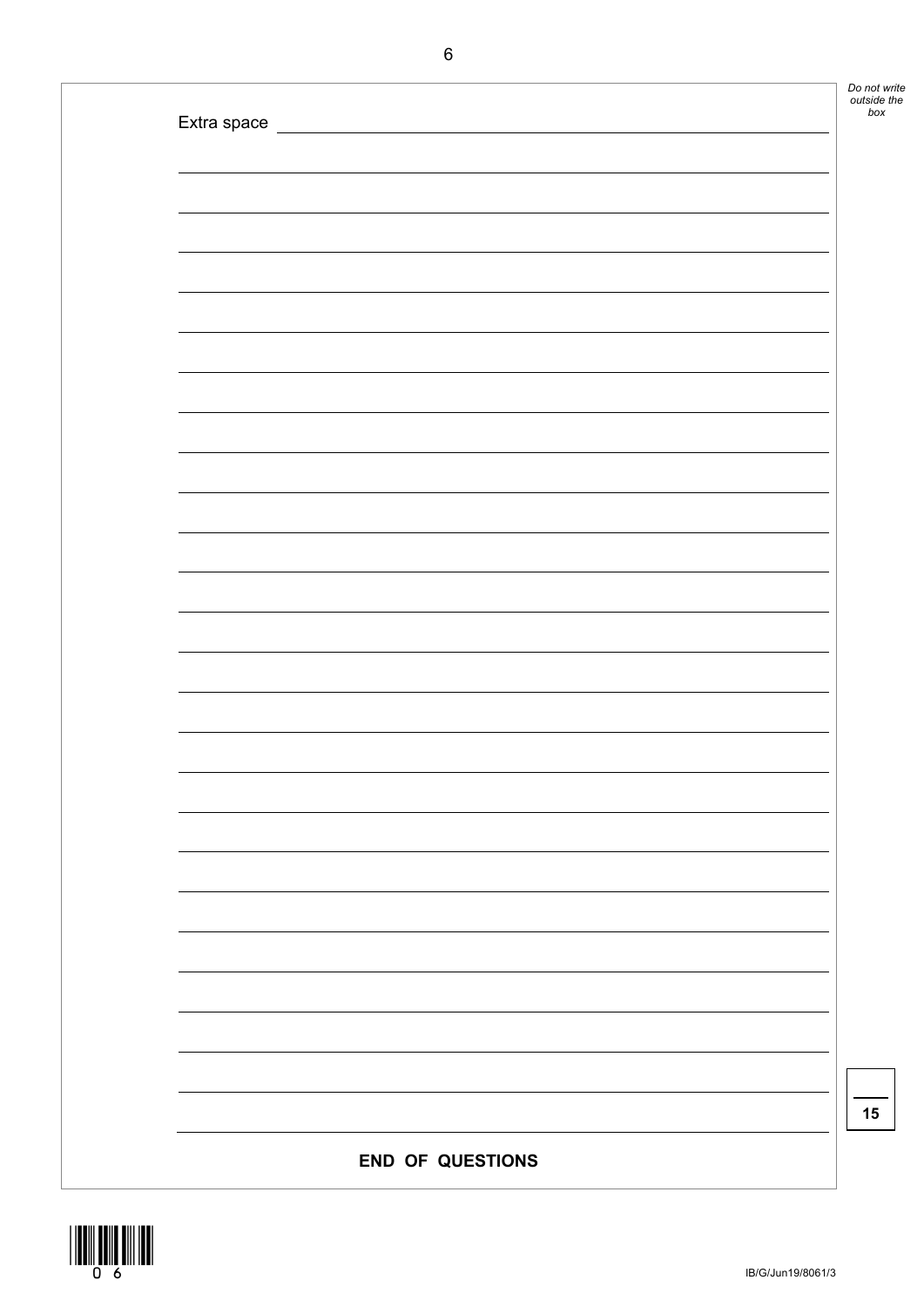

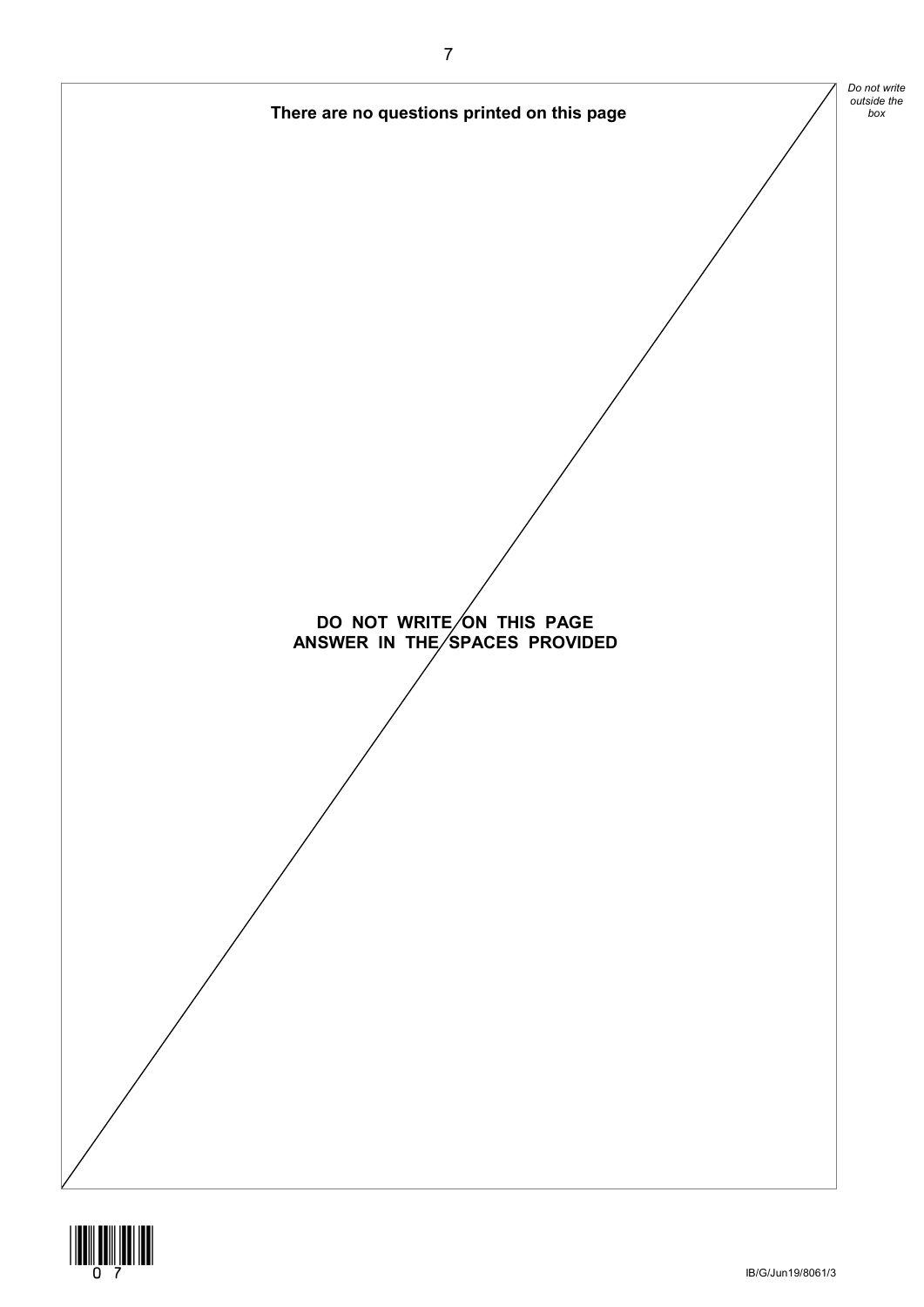| Do not write<br>outside the<br>box |
|------------------------------------|
|                                    |

| Question | Additional page, if required.<br>Write the question numbers in the left-hand margin. |  |
|----------|--------------------------------------------------------------------------------------|--|
| number   |                                                                                      |  |
|          |                                                                                      |  |
|          |                                                                                      |  |
|          |                                                                                      |  |
|          |                                                                                      |  |
|          |                                                                                      |  |
|          |                                                                                      |  |
|          |                                                                                      |  |
|          |                                                                                      |  |
|          |                                                                                      |  |
|          |                                                                                      |  |
|          |                                                                                      |  |
|          |                                                                                      |  |
|          |                                                                                      |  |
|          |                                                                                      |  |
|          |                                                                                      |  |
|          |                                                                                      |  |
|          |                                                                                      |  |
|          |                                                                                      |  |
|          |                                                                                      |  |
|          |                                                                                      |  |
|          |                                                                                      |  |
|          |                                                                                      |  |
|          |                                                                                      |  |
|          |                                                                                      |  |
|          |                                                                                      |  |
|          |                                                                                      |  |
|          |                                                                                      |  |
|          |                                                                                      |  |
|          |                                                                                      |  |
|          |                                                                                      |  |
|          |                                                                                      |  |
|          |                                                                                      |  |
|          |                                                                                      |  |
|          |                                                                                      |  |
|          |                                                                                      |  |
|          |                                                                                      |  |
|          |                                                                                      |  |
|          |                                                                                      |  |
|          | <br>                                                                                 |  |
|          |                                                                                      |  |
|          |                                                                                      |  |

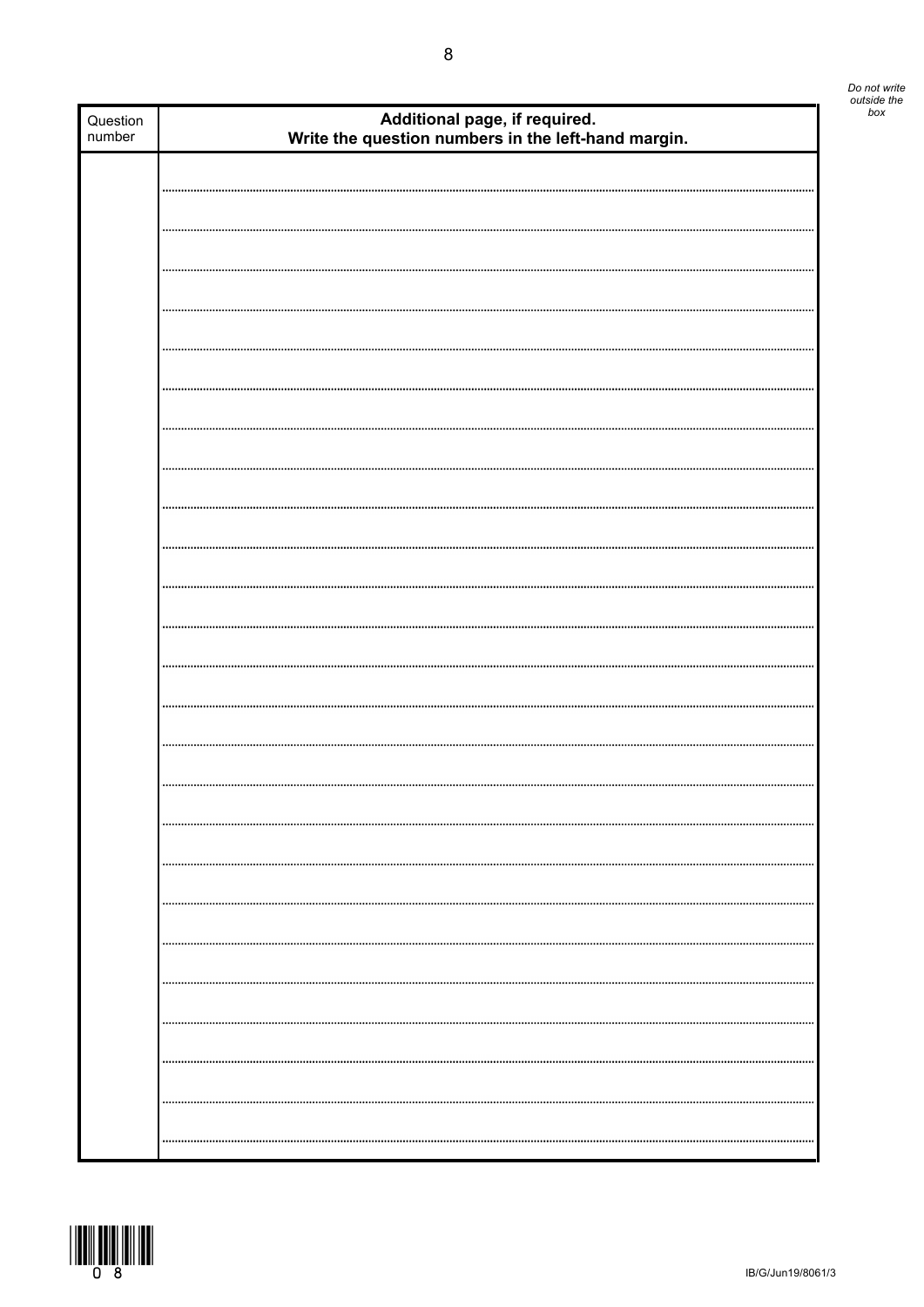| Do not write<br>outside the<br>box |
|------------------------------------|
|                                    |

| Question<br>number | Additional page, if required.<br>Write the question numbers in the left-hand margin. |  |
|--------------------|--------------------------------------------------------------------------------------|--|
|                    |                                                                                      |  |
|                    |                                                                                      |  |
|                    |                                                                                      |  |
|                    |                                                                                      |  |
|                    |                                                                                      |  |
|                    |                                                                                      |  |
|                    |                                                                                      |  |
|                    |                                                                                      |  |
|                    |                                                                                      |  |
|                    |                                                                                      |  |
|                    |                                                                                      |  |
|                    |                                                                                      |  |
|                    |                                                                                      |  |
|                    |                                                                                      |  |
|                    |                                                                                      |  |
|                    |                                                                                      |  |
|                    |                                                                                      |  |
|                    |                                                                                      |  |
|                    |                                                                                      |  |
|                    |                                                                                      |  |
|                    |                                                                                      |  |
|                    |                                                                                      |  |
|                    |                                                                                      |  |
|                    |                                                                                      |  |
|                    |                                                                                      |  |
|                    |                                                                                      |  |
|                    |                                                                                      |  |
|                    |                                                                                      |  |
|                    |                                                                                      |  |
|                    |                                                                                      |  |
|                    |                                                                                      |  |
|                    |                                                                                      |  |
|                    |                                                                                      |  |
|                    |                                                                                      |  |
|                    |                                                                                      |  |
|                    |                                                                                      |  |
|                    | <br>                                                                                 |  |
|                    |                                                                                      |  |
|                    |                                                                                      |  |

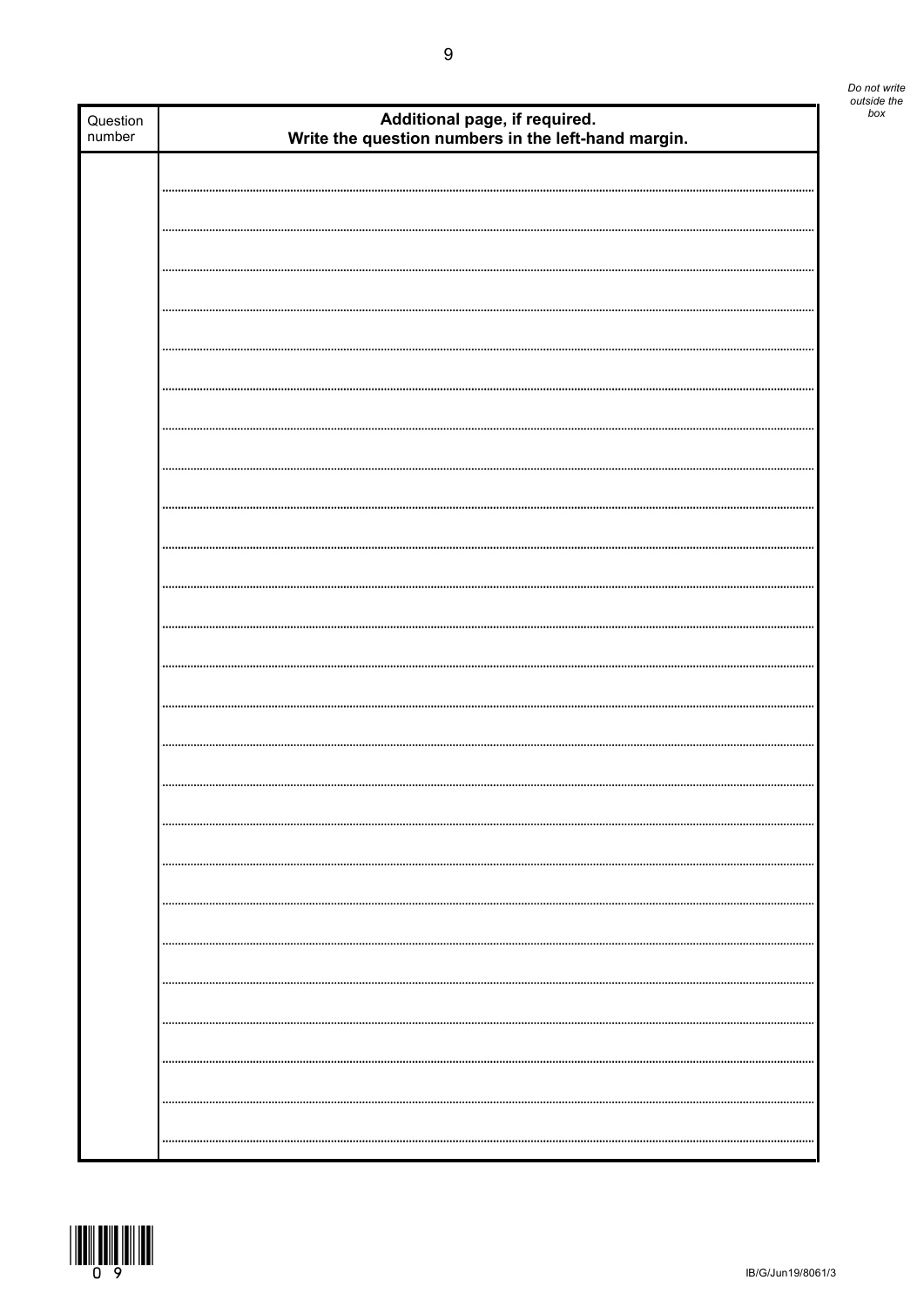| Question<br>number | Additional page, if required.<br>Write the question numbers in the left-hand margin. | bo |
|--------------------|--------------------------------------------------------------------------------------|----|
|                    |                                                                                      |    |
|                    |                                                                                      |    |
|                    |                                                                                      |    |
|                    |                                                                                      |    |
|                    |                                                                                      |    |
|                    |                                                                                      |    |
|                    |                                                                                      |    |
|                    |                                                                                      |    |
|                    |                                                                                      |    |
|                    |                                                                                      |    |
|                    |                                                                                      |    |
|                    |                                                                                      |    |
|                    |                                                                                      |    |
|                    |                                                                                      |    |
|                    |                                                                                      |    |
|                    |                                                                                      |    |
|                    |                                                                                      |    |
|                    |                                                                                      |    |
|                    |                                                                                      |    |
|                    |                                                                                      |    |
|                    |                                                                                      |    |
|                    |                                                                                      |    |
|                    |                                                                                      |    |
|                    |                                                                                      |    |
|                    |                                                                                      |    |
|                    |                                                                                      |    |
|                    |                                                                                      |    |
|                    |                                                                                      |    |
|                    |                                                                                      |    |
|                    |                                                                                      |    |
|                    |                                                                                      |    |
|                    |                                                                                      |    |
|                    |                                                                                      |    |
|                    |                                                                                      |    |
|                    |                                                                                      |    |
|                    |                                                                                      |    |



*Do not write outside the*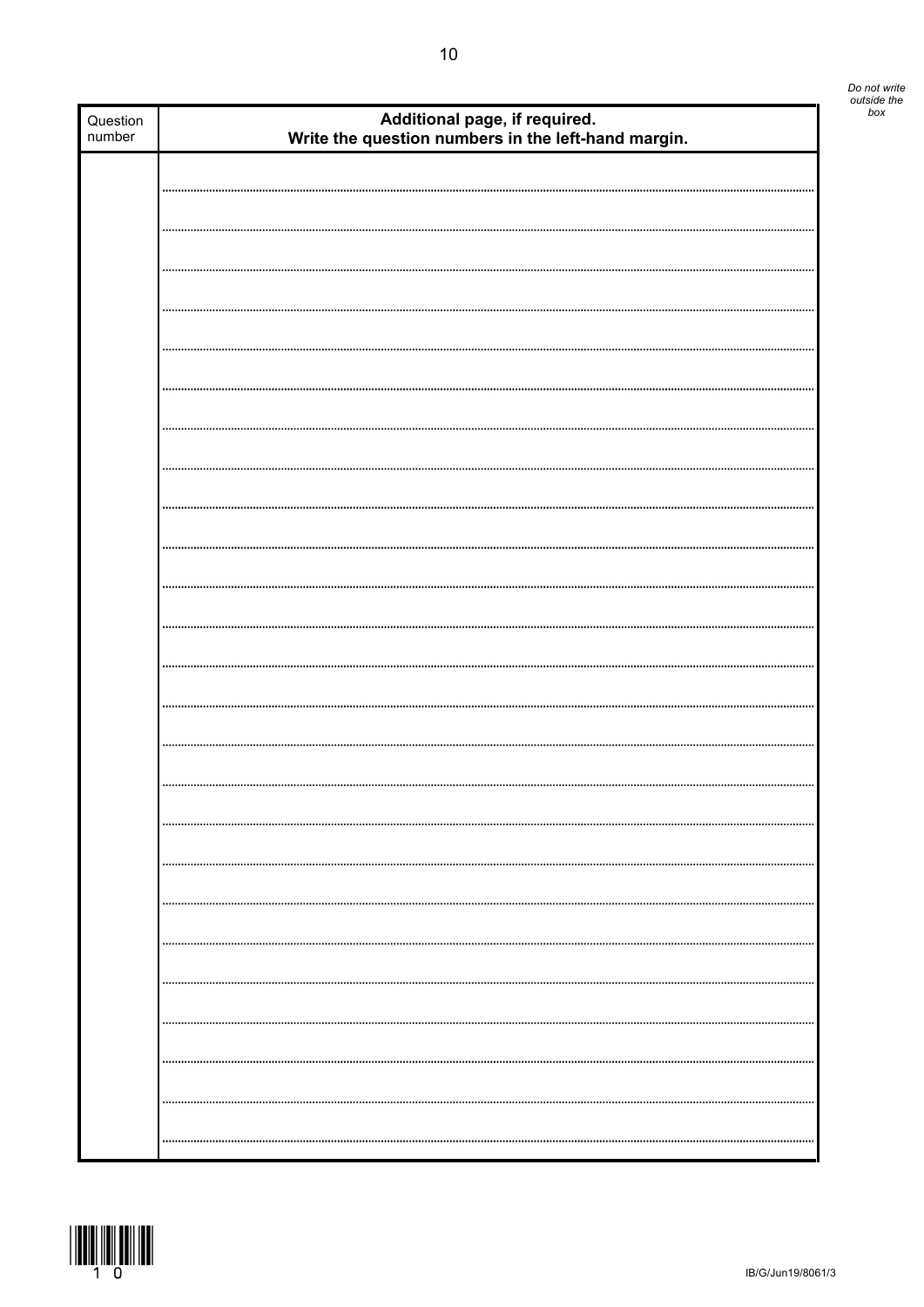| Question<br>number | Additional page, if required.<br>Write the question numbers in the left-hand margin. |  |  |  |
|--------------------|--------------------------------------------------------------------------------------|--|--|--|
|                    |                                                                                      |  |  |  |
|                    |                                                                                      |  |  |  |
|                    |                                                                                      |  |  |  |
|                    |                                                                                      |  |  |  |
|                    |                                                                                      |  |  |  |
|                    |                                                                                      |  |  |  |
|                    |                                                                                      |  |  |  |
|                    |                                                                                      |  |  |  |
|                    |                                                                                      |  |  |  |
|                    |                                                                                      |  |  |  |
|                    |                                                                                      |  |  |  |
|                    |                                                                                      |  |  |  |
|                    |                                                                                      |  |  |  |
|                    |                                                                                      |  |  |  |
|                    |                                                                                      |  |  |  |
|                    |                                                                                      |  |  |  |
|                    |                                                                                      |  |  |  |
|                    |                                                                                      |  |  |  |
|                    |                                                                                      |  |  |  |
|                    |                                                                                      |  |  |  |
|                    |                                                                                      |  |  |  |
|                    |                                                                                      |  |  |  |
|                    |                                                                                      |  |  |  |
|                    |                                                                                      |  |  |  |
|                    |                                                                                      |  |  |  |
|                    |                                                                                      |  |  |  |
|                    |                                                                                      |  |  |  |
|                    |                                                                                      |  |  |  |
|                    |                                                                                      |  |  |  |
|                    |                                                                                      |  |  |  |
|                    |                                                                                      |  |  |  |
|                    |                                                                                      |  |  |  |
|                    |                                                                                      |  |  |  |
|                    |                                                                                      |  |  |  |



*Do not write outside the*